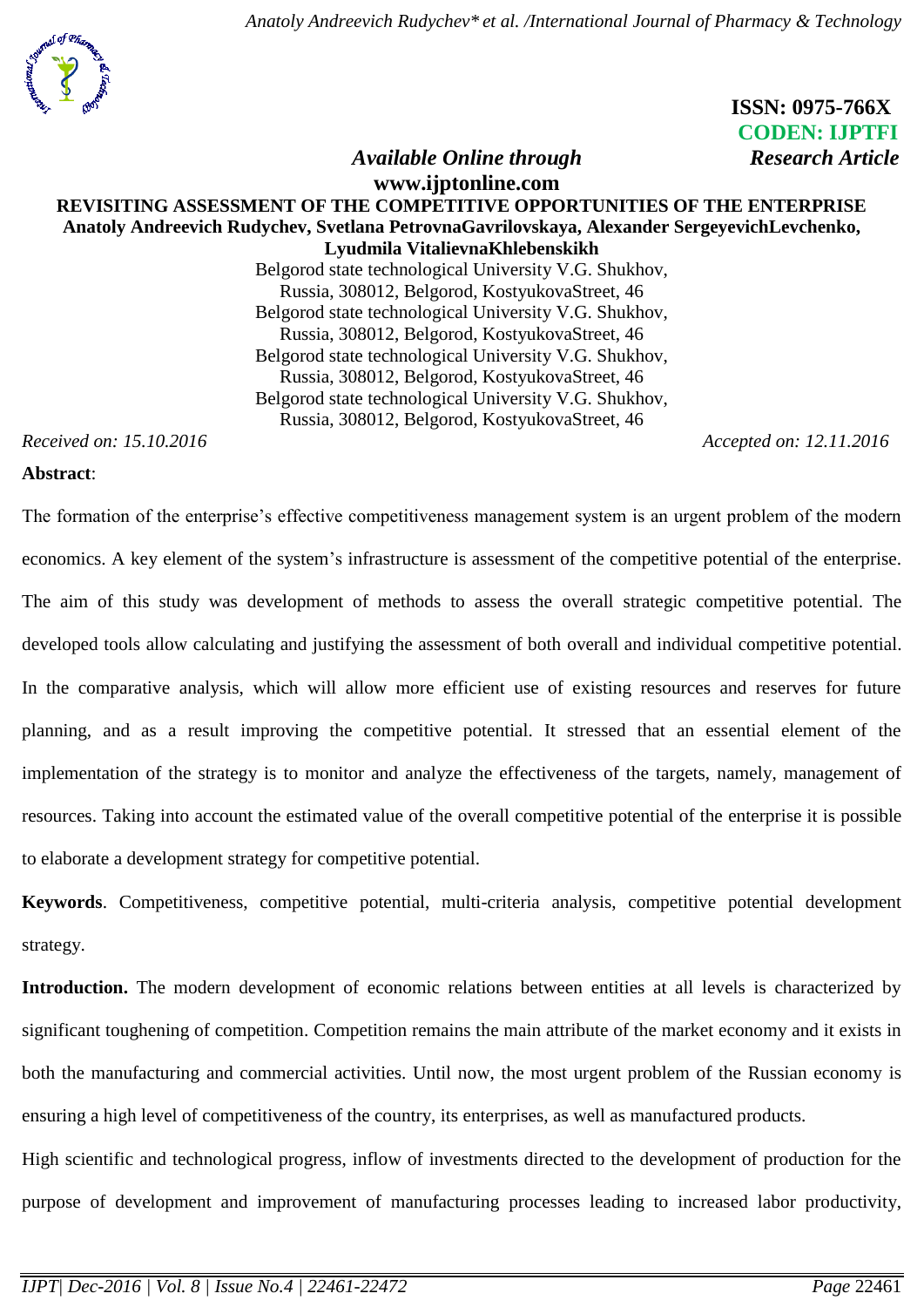#### *Anatoly Andreevich Rudychev\* et al. /International Journal of Pharmacy & Technology* decrease in costs, increase of turnover and liquidity, implementation of innovations, development of automated

information technologies - are just some of the processes which enhance competition between manufacturers in the market. In this situation, the management of any enterprise for the successful development must be able not only to catch the trends of development of the target market, but also respond adequately to changes in the market situation. Therefore, the competitiveness management system, which clearly reacts to emerging tendencies in the economy, should be currently developed at the enterprise [1]. When developing any competitiveness assessment methodology in the management system one must take into account the crucial points and basic requirements for competitiveness assessment [2]:

 the results of assessment of enterprise competitiveness are largely determined by the clarity with which that assessment results can be expressed and explained;

 the reliability of final conclusions about the level of competitiveness of the enterprise depends not only on the type of function binding individual indicators, but also on the quality of the initial information. We would like to note that for efficient management of competitiveness assessment system one first need to design a system infrastructure. The composition of the main elements making up the system infrastructure and assessment indicators is presented in Figure 1 [3, p. 329]. Development of the full range of elements forming the infrastructure of the enterprise competitiveness assessment system will provide not only scientifically and methodologically grounded development plan for the enterprise, but also will create conditions for sustainable development. The figure presents the individual competitive potentials which are the backbone for integrated competitiveness potential of the enterprise. Table 1 shows major groups of indicators that provide assessment of each of the individual potentials.



Figure 1. Infrastructure of enterprise competitive system.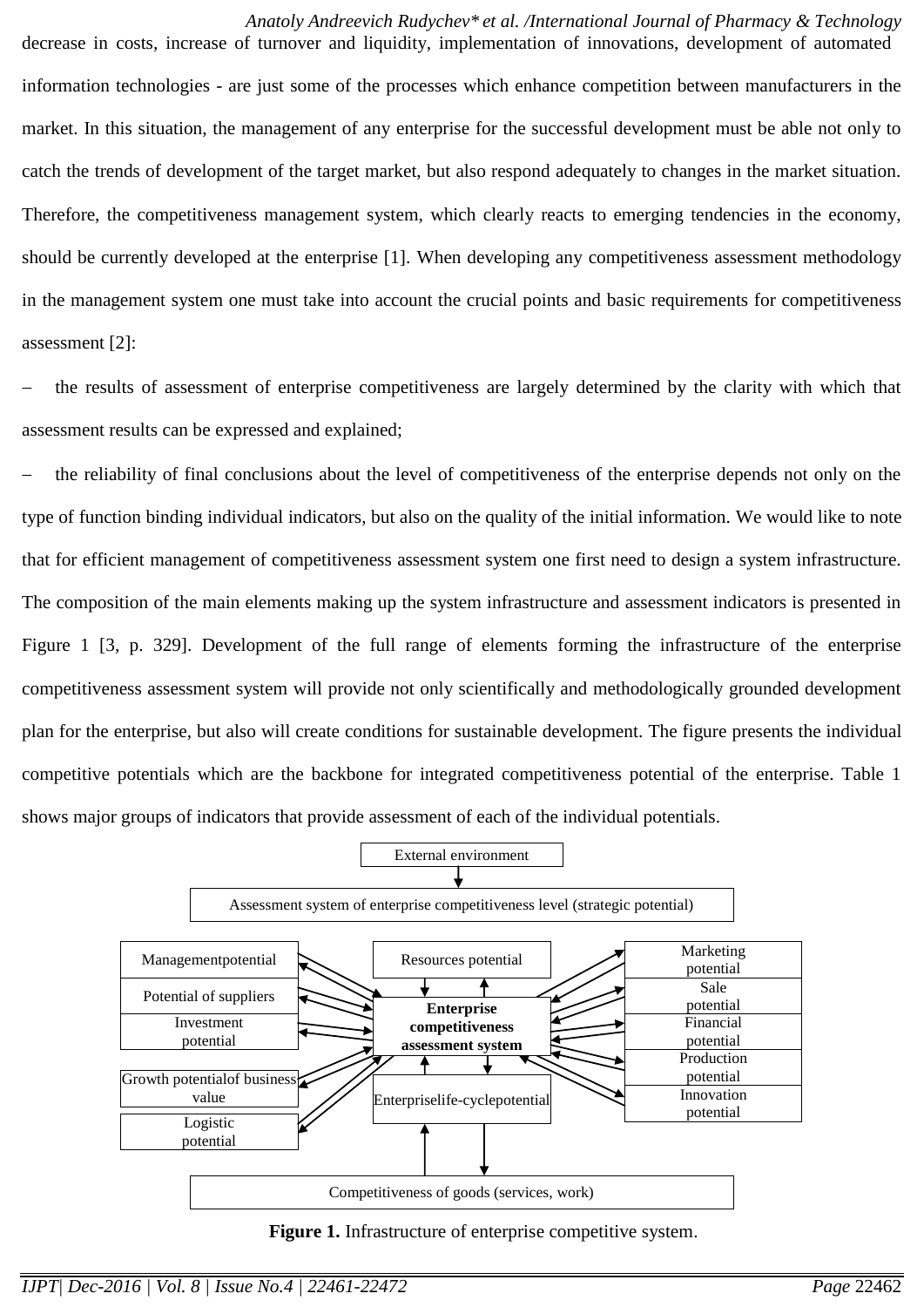*Anatoly Andreevich Rudychev\* et al. /International Journal of Pharmacy & Technology* **Table 1.** List of indicators for assessment of the competitive potential.

| Potential           | Description                      | Keyindicators                                                  |
|---------------------|----------------------------------|----------------------------------------------------------------|
| Management          | Assessment of efficiency of      | Efficiency of the attracted investments use                    |
| potential           | enterprise management            | Efficiency of equity capital use                               |
|                     | designed for the strategic       | Efficiency of production space use                             |
|                     | development purposes             | Efficiency of working time use                                 |
| Resources           | Assessment of the efficiency of  | Efficiency of use of business assets                           |
| potential           | use of different types of        | Efficiency of use of the enterprise human resources            |
|                     | resources by the enterprise      | Efficiency of use of material resources                        |
|                     |                                  | Efficiency of use of financial resources                       |
|                     |                                  | Efficiency of use of intellectual resources and R&D resources  |
|                     |                                  | Efficiency of use of information resources, etc.               |
| Marketingpotential  | Assessment of methodology,       | Efficiency of advertising campaigns                            |
|                     | human, material and              | Efficiency of work with clients                                |
|                     | information resources for        | Efficiency of work with suppliers                              |
|                     | marketing activities             | Efficiency of pricing policy of the enterprise                 |
|                     |                                  | Efficiency of marketing research ensuring the growth of the    |
|                     |                                  | occupied share of the market                                   |
| Sale potential      | Assessment of the possibility    | Efficiency of the manufactured products sale                   |
|                     | of sale of the manufactured      | Efficiency of work of the distribution network                 |
|                     | products in all markets          | Efficiency of work of the dealer network                       |
|                     |                                  | Efficiency of work with product stock                          |
| Potential of        | Assessment of possibility of     | Efficient inventory management                                 |
| supplier            | efficient material support       | Efficient pricing of supplied products                         |
|                     |                                  | Efficient management of supply quality                         |
| Financial potential | Assessment of the end results    | Assessment of financial condition of the enterprise reflecting |
|                     | of using the enterprise finances | the value of the resulting net income, liquidity of the        |
|                     |                                  | enterprise, its financial independence                         |
| Enterprise life-    | Assessment of the objective      | Solvency assessment                                            |
| cycle potential     | prerequisites for the successful | Liquidity assessment                                           |
|                     | development                      | Assessment of financial stability                              |
|                     |                                  | Assessment of profitability                                    |
|                     |                                  | Assessment of business activity                                |
| Innovation          | Possibility of solution of       | Efficiency of use of investments for the implementation of     |
| potential           | problems of scientific and       | innovative projects                                            |
|                     | technological development        | Assessment of innovative solutions efficiency                  |
| Production          | Assessment of use of funds,      | Efficiency of use of production capacity                       |
|                     |                                  |                                                                |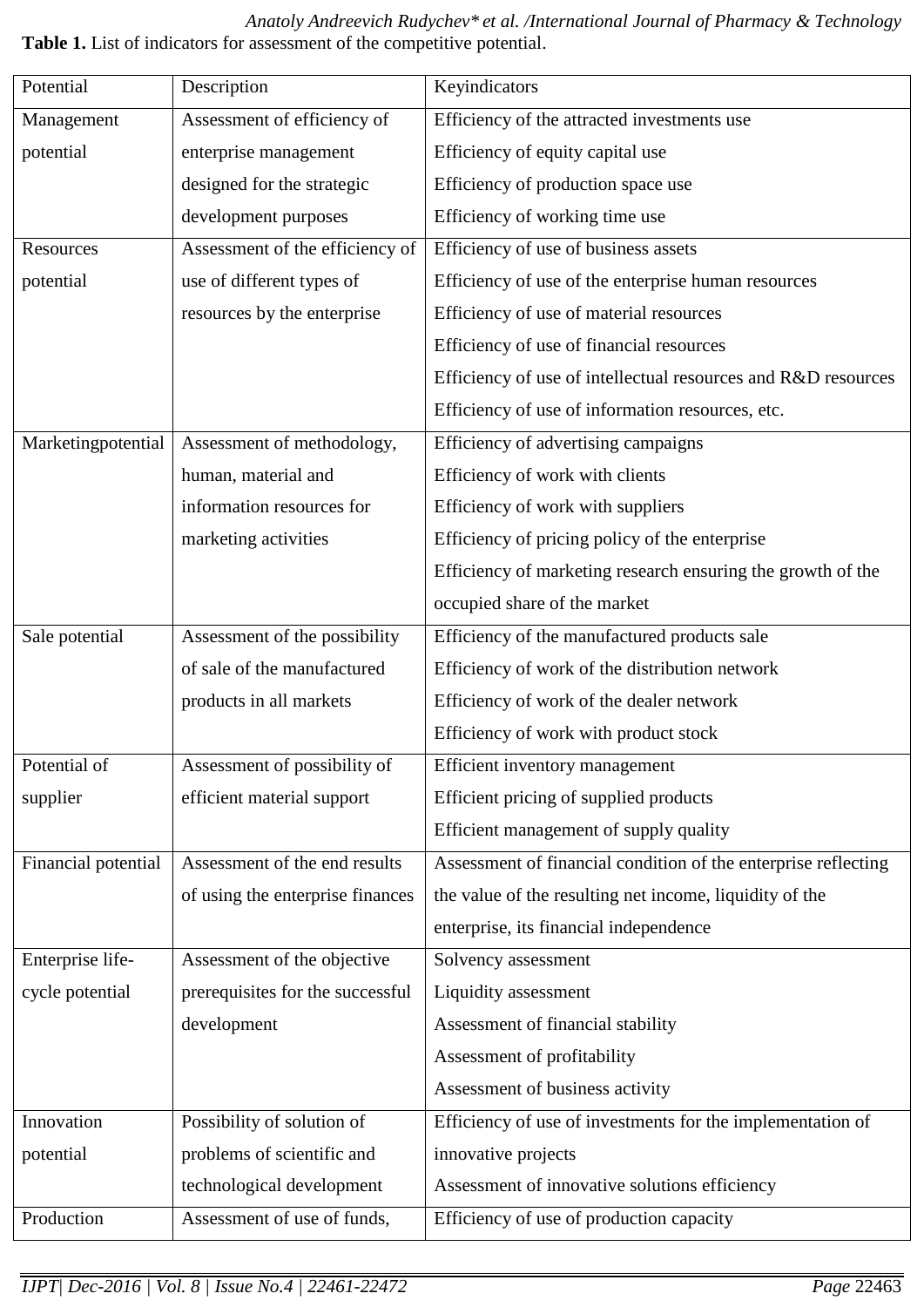| Potential          | Description                      | Keyindicators                                            |  |  |  |  |  |
|--------------------|----------------------------------|----------------------------------------------------------|--|--|--|--|--|
| potential          | human resources and raw          | Assessment of the volume of production                   |  |  |  |  |  |
|                    | materials to ensure high         | Efficiency of the formed stock of orders                 |  |  |  |  |  |
|                    | volumes of output capacity       | Assessment of the quality of products                    |  |  |  |  |  |
|                    |                                  | Assessment of material consumption                       |  |  |  |  |  |
|                    |                                  | Efficient use of working capital                         |  |  |  |  |  |
| Logistic potential | Assessment of the enterprise's   | <b>Efficient Inventory Management</b>                    |  |  |  |  |  |
|                    | ability to implement the         | Assessment of the efficiency of the delivery of supplied |  |  |  |  |  |
|                    | logistic functions               | products, materials and raw materials                    |  |  |  |  |  |
|                    |                                  | Ability to deliver over and above the plan               |  |  |  |  |  |
| Growth potential   | Assessment of ability to attract | Assessment of the value of borrowed funds                |  |  |  |  |  |
| of business value  | investment resources and use     | Efficiency of the use of borrowed funds                  |  |  |  |  |  |
|                    | them effectively                 |                                                          |  |  |  |  |  |

Quantitative assessment of individual competitive potentials allows characterizing the overall strategic competitive potential of the enterprise ( $\Pi_{overall}$ ), which can be expressed as the following function

 $\Pi_{overall} = f(\Pi_j)$ , where *j* is a type of individual competitive potential,  $\Pi_j$ - is numerical assessment of competitive individual potential. Dependence form, its unknowns define the methods for assessment of the strategic potential. Development of methodology to impartially and reliably perform not only numerical estimate of individual competitive potential, but reliably estimate the overall strategic competitive potential is impossible without the use of optimization techniques.

The general scheme for the assessment methodology of strategic competitive potential of the enterprise is shown in Figure 2.

Let's consider the key points of the proposed methodology.

Properly formed analytical base for assessment of competitiveness is the guarantee of objective assessments. After all, depending on the purpose for which the enterprise competitiveness is assessed, the number of indicators included in the calculation varies considerably.

There are many approaches to the development of indicators determining the value of the competitive potential. Formation of competitive potential is intended to cover all the basic in-house processes occurring in the various functional areas of its internal environment. The result is a systematic view of the enterprise, which allows you to identify the strengths and weaknesses, and develop on this basis a comprehensive methodology for assessment of possibilities of the long-term promising development of the company [4].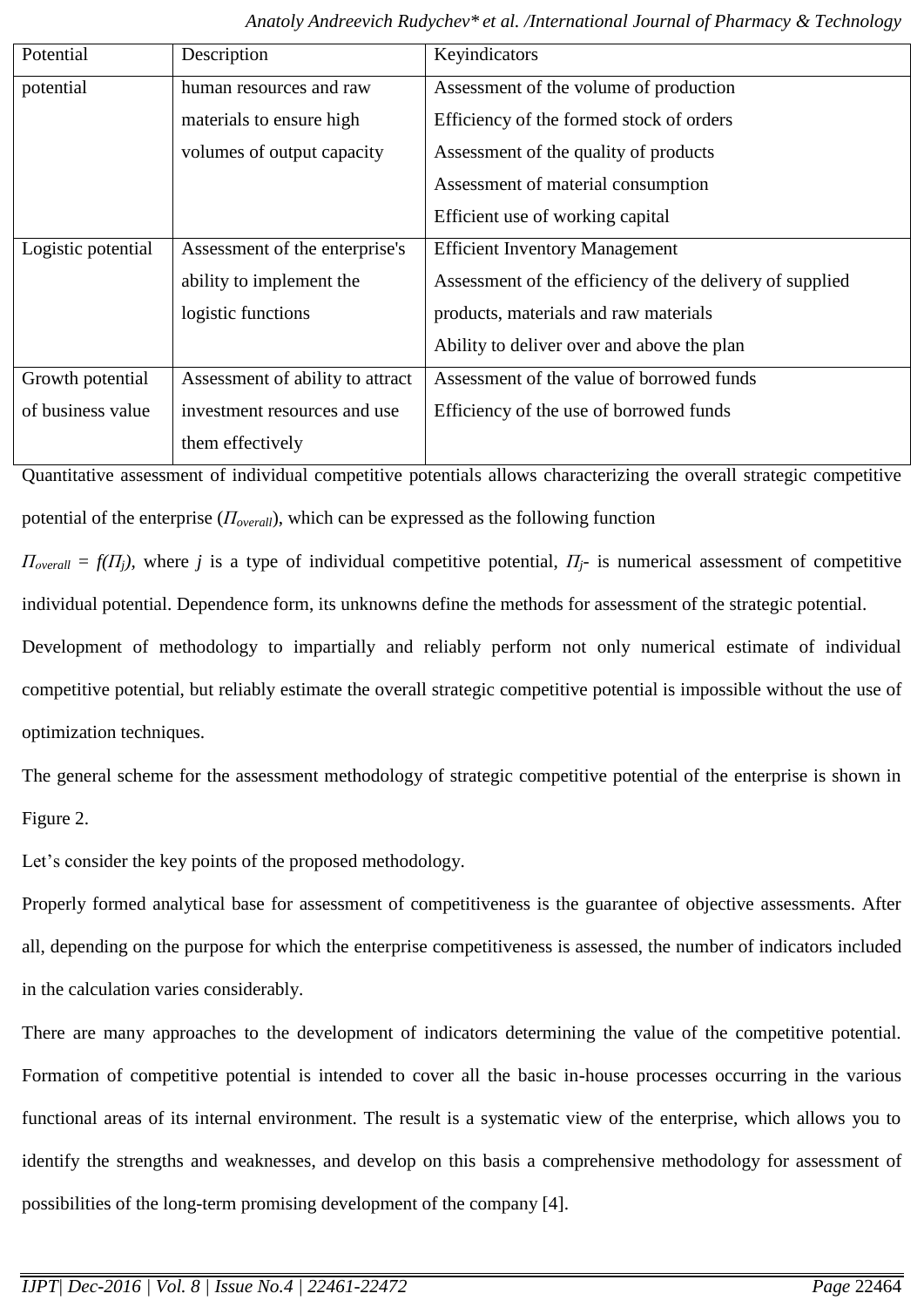*Anatoly Andreevich Rudychev\* et al. /International Journal of Pharmacy & Technology* In this situation, the following points [5] must be taken into account. First, the competitive potential is not constant, since it depends on not only many factors affecting it, but also depends on the market conditions. Second, the competitive potential reflects the enterprise's ability to respond quickly to rapidly changing external conditions. Third, the concept of competitive potential is considered in the conditions of crisis-free operation of the business. Fourth, in practice, a set of indicators required for calculation not only differs in the larger number, but it remains unstructured. Also, in addition to quantitative indicators the qualitative indicators are used quite often. Therefore this stage on assessment of the competitive potential is the most time-consuming and creative. As the result of monitoring the data are generated in table 2.

Due to the large number and quality variety of indicators studied for each group on the assessment of the individual potential one cannot do without methods of multi-criteria optimization, for successful implementation of which it is necessary to solve the following problems.



Figure 2. The general scheme of the calculation methodology of strategic competitive potential.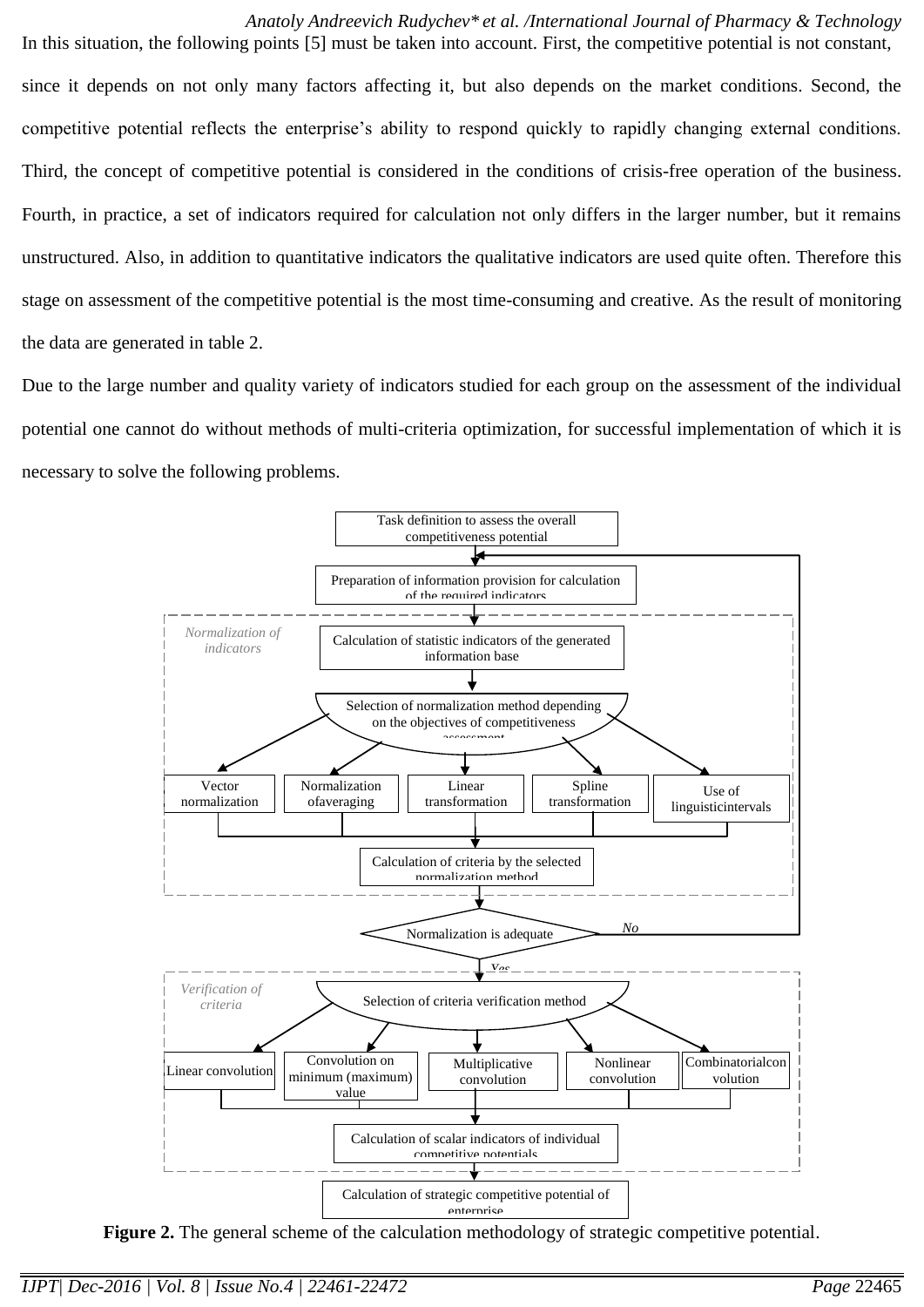*Anatoly Andreevich Rudychev\* et al. /International Journal of Pharmacy & Technology* **Table 2.** Information support of calculations.

| Indicator                                                                                          | Individual competitive potential |                 |     |     |                 |                 |     |                 |                 |      |      |
|----------------------------------------------------------------------------------------------------|----------------------------------|-----------------|-----|-----|-----------------|-----------------|-----|-----------------|-----------------|------|------|
|                                                                                                    | CP <sub>1</sub>                  | CP <sub>2</sub> | CP3 | CP4 | CP <sub>5</sub> | CP <sub>6</sub> | CP7 | CP <sub>8</sub> | CP <sub>9</sub> | CP10 | CP11 |
| Indicator1                                                                                         |                                  |                 |     |     |                 |                 |     |                 |                 |      |      |
| Indicator <sub>2</sub>                                                                             |                                  |                 |     |     |                 |                 |     |                 |                 |      |      |
|                                                                                                    |                                  |                 |     |     |                 |                 |     |                 |                 |      |      |
| Indicatork                                                                                         |                                  |                 |     |     |                 |                 |     |                 |                 |      |      |
|                                                                                                    |                                  |                 |     |     |                 |                 |     |                 |                 |      |      |
| <b>IndicatorR</b>                                                                                  |                                  |                 |     |     |                 |                 |     |                 |                 |      |      |
| Designations: CP1 – Management potential, CP 2 – Resources potential, CP 3 – Marketing             |                                  |                 |     |     |                 |                 |     |                 |                 |      |      |
| potential, CP 4 – Sale potential, CP 5 – Potential of supplier, CP 6 - Financial potential, CP 7 – |                                  |                 |     |     |                 |                 |     |                 |                 |      |      |
| Enterprise life-cycle potential, CP 8 – Innovation potential, CP 9 – Production potential, CP 10 – |                                  |                 |     |     |                 |                 |     |                 |                 |      |      |
| Logistic potential, $CP 11 - Growth$ potential of business value                                   |                                  |                 |     |     |                 |                 |     |                 |                 |      |      |

*The first problem* to solve is the choice of the normalization method of assessment alternatives for each criterion. Each indicator reflecting the value of the individual competitive potential is characterized by different economic values, different measure units, and different ranges of possible values. This problem is solved by bringing them to a dimensionless form and representation of them in relative units, i.e. their normalization.

Let's dwell on the basic ratios used for each normalization method and reveal them in more detail. [6]

*Vector normalization*. Advantages of the method are the dimensionless nature of local criteria, the ranges depend on the functions change ranges; the values of criteria can be both positive and negative.

$$
\bar{f}_k(X \mid K_p) = \frac{f_k(X \mid K_p)}{\sqrt{\sum_{p=1}^m [f_k(X \mid K_p)]^2}},
$$
\n(1)

where  $p$  – is the number of indicators ( $p = 1, ..., m$ ),  $f_k(X)$  –is a local optimization criterion for individual potential assessment  $(k = 1, ..., R)$ , $K_p$  – is indicator of individual potential assessment (alternative).

*Normalization of average*. The values of the criteria can be either positive or negative, but the method is applicable if the average value of the individual criterion is not equal to zero.

$$
\bar{f}_k(X \mid K_p) = \frac{f_k(X \mid K_p)}{f_k(X \mid K_p)_{average}}\,,\tag{2}
$$

where  $f_k(X|K_p)$ <sub>average</sub> – is the average value for each optimization criterion.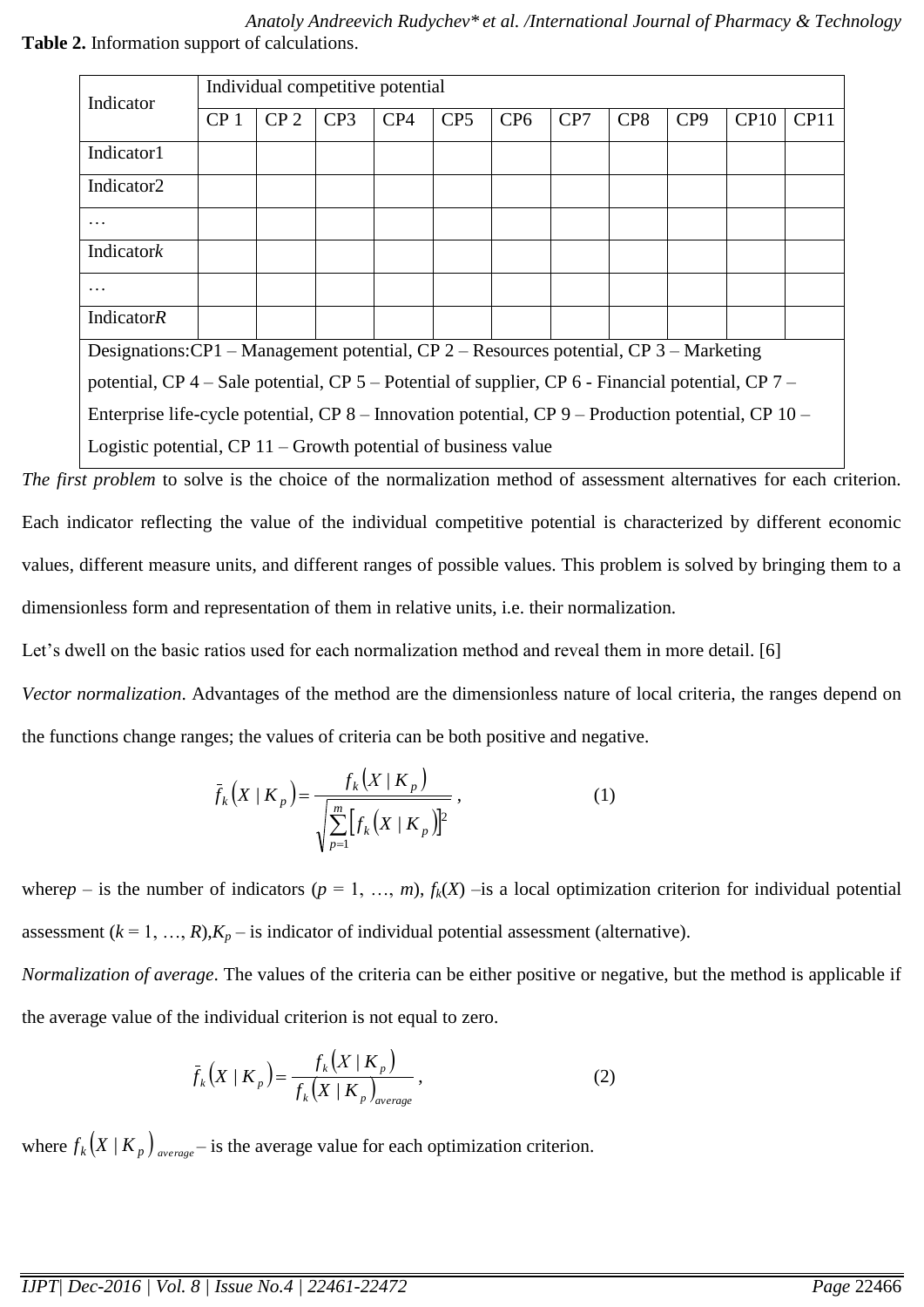*Anatoly Andreevich Rudychev\* et al. /International Journal of Pharmacy & Technology Linear transformation*. The values of the criteria can be only of one sign, maximizing and minimizing transformation is distinguished.

$$
\bar{f}_k(X|K_p) = \frac{f_k(X|K_p)}{\max_{1 \le p \le m} f_k(X|K_p)} \text{or } \bar{f}_k(X|K_p) = \frac{f_k(X|K_p)}{\min_{1 \le p \le m} f_k(X|K_p)}
$$
(3)

where  $\max_{1 \le p \le m} f_k(X \mid K_p)$  is the maximum criterion value for the alternative,  $\min_{1 \le p \le m} f_k(X \mid K_p)$  is the minimum

criterion value for the alternative.

There are also alternative methods of linear transformation applied subject to the objective of normalization.

*Spline transformation.*Transformation using different proportionality factors.

For example, proportionality factors  $E_k^1 = \min_{1 \le p \le m} f_k(X \mid K_p)$ , 1  $=\min_{1 \le p \le m} f_k(X \mid K_p), \quad E_k^2 = \max_{1 \le p \le m} f_k(X \mid K_p).$ 2  $=\max_{1 \le p \le m} f_k(X \mid K_p), \quad E_k^3 = \frac{1}{2} (E_k^1 + E_k^2),$ 2  $E_k^3 = \frac{1}{2} \left( E_k^1 + E_k^2 \right),$ 

$$
E_{k}^{4} = \frac{1}{m} \sum_{p=1}^{m} f_{k}(X | K_{p}), \text{tor,}
$$
\n
$$
\bar{f}_{k}(X | K_{p}) = \begin{cases}\n\frac{f_{k}(X | K_{p}) - E_{k}^{3}}{E_{k}^{3} - E_{k}^{1}}, & \text{if } f_{k}(X | K_{p}) \leq E_{k}^{3}; \\
\frac{E_{k}^{3} - f_{k}(X | K_{p})}{E_{k}^{2} - E_{k}^{3}}, & \text{if } f_{k}(X | K_{p}) > E_{k}^{3}.\n\end{cases}
$$
\n
$$
\bar{f}_{k}(X | K_{p}) = \begin{cases}\n\frac{f_{k}(X | K_{p}) - E_{k}^{4}}{E_{k}^{4} - E_{k}^{1}}, & \text{if } f_{k}(X | K_{p}) \leq E_{k}^{4}; \\
\frac{E_{k}^{4} - F_{k}(X | K_{p})}{E_{k}^{2} - E_{k}^{4}}, & \text{if } f_{k}(X | K_{p}) > E_{k}^{4}.\n\end{cases}
$$
\n(5)

*Use of linguistic intervals.* The entire range of each criterion  $(D_k)$  is divided into certain number of linguistic intervals  $(d_k^l)$  not necessarily equal in value. Each interval is assigned a certain qualitative assessment of the resulting value (e.g., "low", "medium", "high", etc.). Within each interval for any value  $f_k(X|K_p) \in d_k^l$  is normalized value

$$
\bar{f}_k(X|K_p) = \rho_k^l \ \ \forall \ f_k(X|K_p) \in [d_k^{l-}; d_k^{l+}). \tag{6}
$$

*The second problem* is the choice of method of criteria convolution. That is selection of method based on the introduction of the utility function, which provides reduction of the multi-criteria problem of finding the value of the individual competitive potential to the one-criterion problem. After all, the objective function for assessment of the generated group of individual competitive potential is some combination of the original local criteria*fk*(*X*). We assume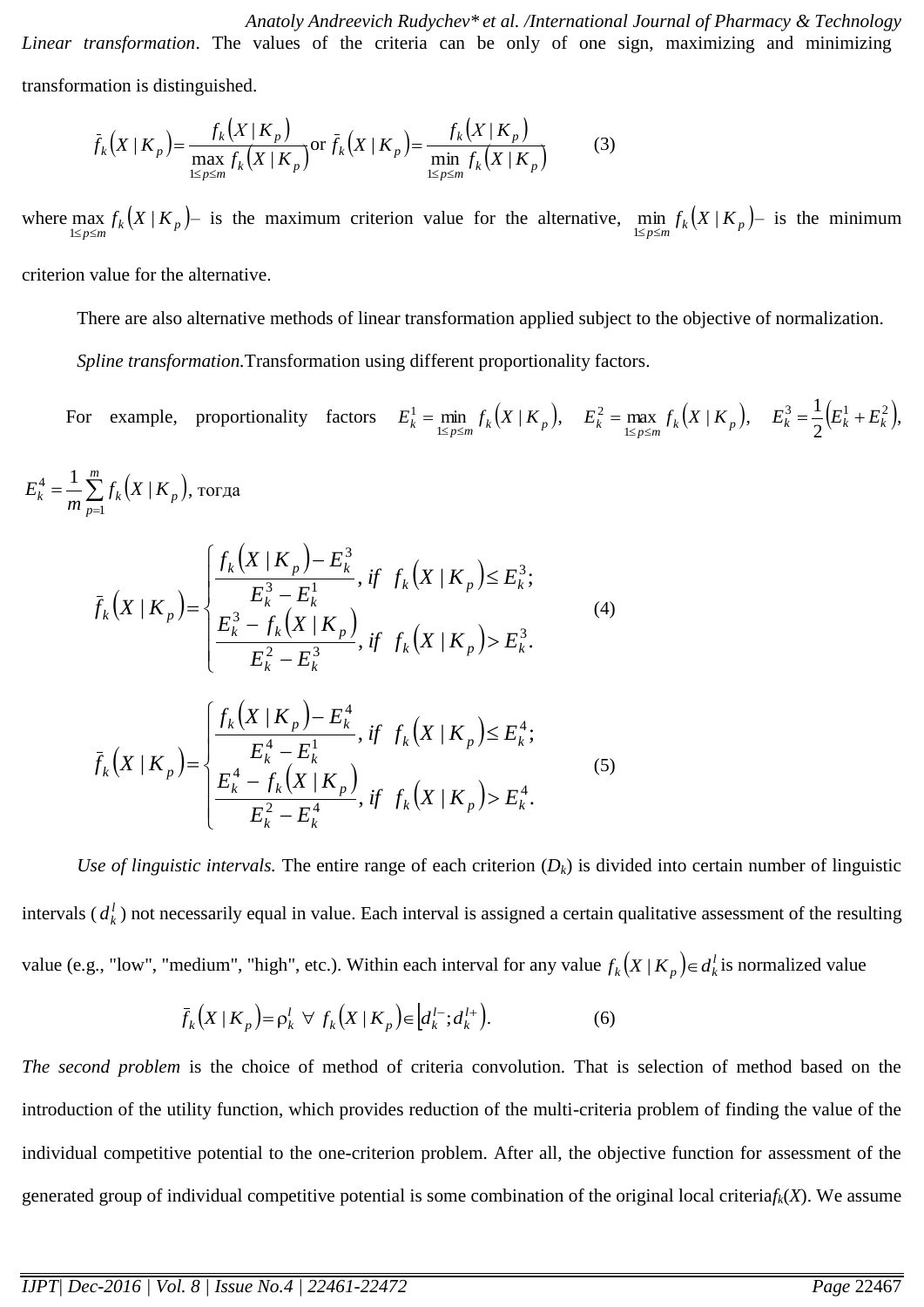*Anatoly Andreevich Rudychev\* et al. /International Journal of Pharmacy & Technology* that the convolution of the multipurpose indicator $\Phi(X) = \{f_1(X), \ldots, f_k(X), \ldots, f_R(X)\}\$ is its transformation into a scalar component  $F_p(X)$ .

Let's consider various schemes of secularization for the assessment of individual competitive potentials [6].

*Linear convolution of the criteria*. It is the most common method of convolution. This method is lawfully applied if, under certain conditions, any set of solutions chosen is subset of the peak points set of not some non-negative coefficients.

$$
F^{1}\!\left(\overline{X}^{*}\right) = \max\!\left[\sum_{k=r+1}^{R} w_{k} \bar{f}_{k}\!\left(X\right) - \sum_{k=1}^{r} w_{k} \bar{f}_{k}\!\left(X\right)\right],\tag{6}
$$

where  $\bar{f}_k(X)$  - is normalized value of indicators,  $w_k$  – weight indices that determine the relative degree of importance of the the individual criteria *R*

$$
\left(\sum_{k=1}^n w_k=1\right).
$$

*Methods of maximum (minimum) convolution*. Minimum indicator provides the best deviation of the worstcase local optimality criteria from its optimum value. The disadvantage of this method is that the result of minimization criteria not always belongs to Pareto set.

$$
F^{2}\left(\overline{X}^{*}\right) = \min_{X \in G} \left\{\max_{1 \leq k \leq r} w_{k}\left[\overline{f}_{k}(X) - \overline{f}_{k}^{-}(\overline{X}_{k})\right]\right\} \max_{r+1 \leq k \leq R} w_{k}\left[\overline{f}_{k}^{+}(\overline{X}_{k}) - \overline{f}_{k}(X)\right]; (7)
$$

$$
F^{3}\left(\overline{X}^{*}\right) = \min_{X \in G} \left\{\max_{1 \leq k \leq r} w_{k}\frac{\overline{f}_{k}(X)}{\overline{f}_{k}^{-}(\overline{X}_{k})}; \max_{r+1 \leq k \leq R} w_{k}\frac{\overline{f}_{k}^{+}(\overline{X}_{k})}{\overline{f}_{k}(X)}\right\},
$$
 (8)

where  $\bar{f}_k^-(\bar{X}_k)$ -is the minimum value of the target indicator,  $\bar{f}_k^+(\bar{X}_k)$  - is the maximum value of the target indicator.

*Methods of multiplicative convolution*. Multiplicative indicator is based on the principle of a fair relative concession, i.e. the total level of the relative decline of one or several indicators does not exceed the total level of increase of other indicators. The disadvantage of this method is multiextremality that involves computational difficulties.

$$
F^{4}\left(\overline{X}^{*}\right) = \min_{X \in G} \left\{ \left[ \prod_{k=1}^{r} w_{k} \overline{f}_{k}(X) \right] \cdot \left[ \prod_{k=r+1}^{R} w_{k} \frac{1}{\overline{f}_{k}(X)} \right] \right\};
$$
(9)  

$$
F^{5}\left(\overline{X}^{*}\right) = \min_{X \in G} \prod_{k=1}^{R} \left[ \overline{f}_{k}(X) \right]^{k_{k}};
$$
(10)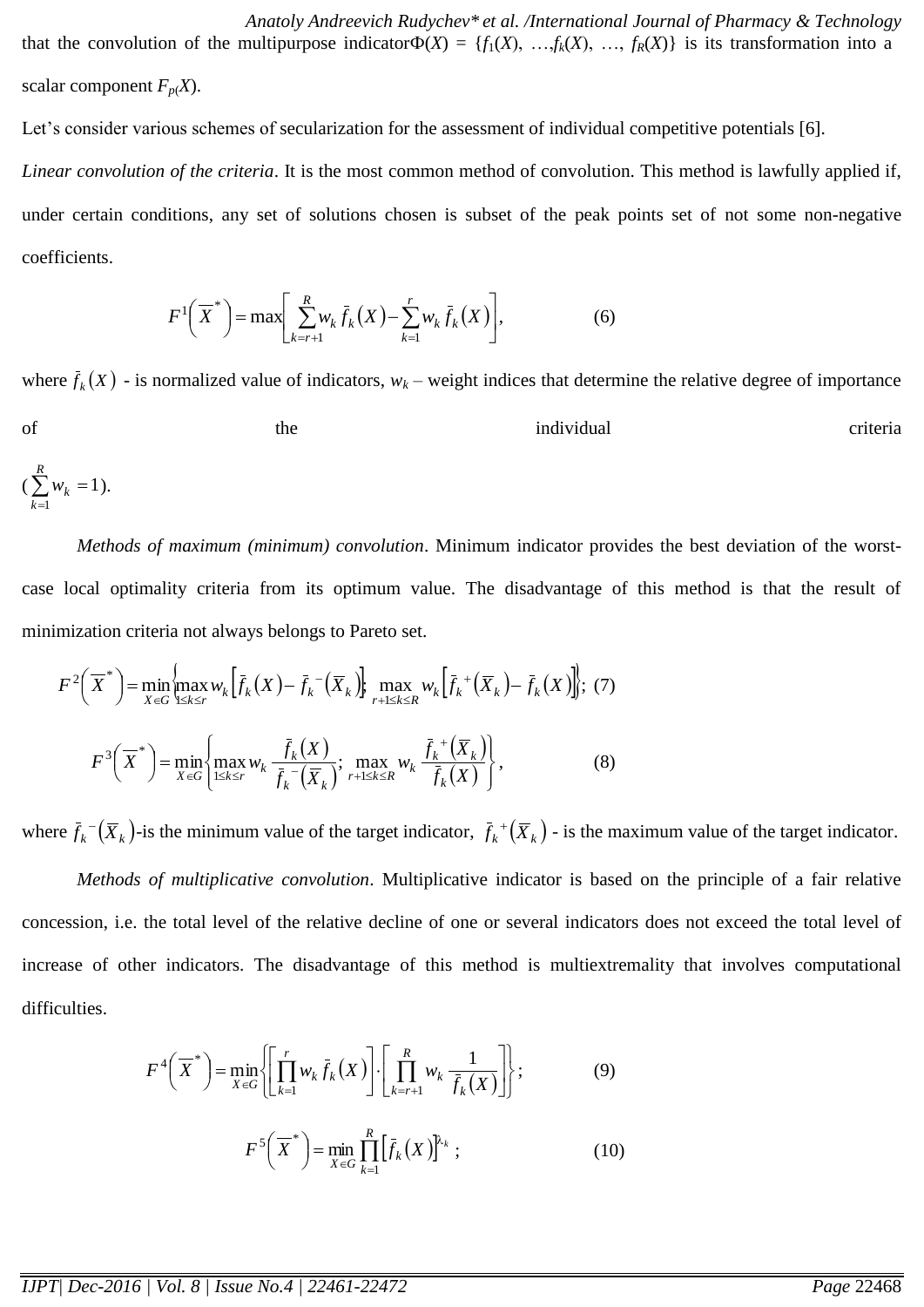*Anatoly Andreevich Rudychev\* et al. /International Journal of Pharmacy & Technology*

$$
F^{6}\left(\overline{X}^{*}\right) = \min_{X \in G} \sum_{k=1}^{R} \lambda_{k} \cdot \ln\left[\overline{f}_{k}\left(X\right)\right].
$$
 (11)

*Non-linear criteria convolution*. This is the addition to the methods of maximum (minimum) convolution and multiplicative convolution. It is also multiextremality task.

$$
F^7\left(\overline{X}^*\right) = \min_{X \in G} \sum_{k=1}^R w_k \cdot \left[\overline{f}_k(X) - \overline{f}_k(\overline{X}_k)\right]^2; \tag{12}
$$

$$
F^{8}\left(\overline{X}^{*}\right) = \min_{X \in G} \sqrt[\alpha]{\sum_{k=1}^{R} (w_{k})^{\alpha} \cdot \left|\bar{f}_{k}(X) - \bar{f}_{k}\left(\overline{X}_{k}\right)^{\alpha}} \right|} \tag{13}
$$

*Combinatorial convolution* is the simultaneous use of multiple trade-off schemes with different weighting factors.

After calculating the scalar indicators of individual competitive potential in order to analyze and compare them the radar chart is built. Figure 3 shows a general example of chart.



**Figure 3.** Example of individual competitive potentials analysis chart.

The chart not only reflects the quantitative values obtained by calculations, but also provides a comparative assessment of the factors for each selected competitive potential. Graphical representation of scalar values will allow selecting competitive potential having a larger reserve for the formation of competitive strategy. You can also determine the potential which value should be increased to enhance the competitiveness of enterprise.

*The third problem* is the selection of the type of function to calculate the overall strategic potential. In our view, it is possible to use a geometric average value of single scalar indicators, the geometric average provides the most correct in content averaging result. The overall competitive potential calculation can be performed using the formula:

$$
\Pi_{\text{overall}} = \sqrt[n]{\prod_{j=1}^{n} \Pi_{j}} \tag{14}
$$

where $\Pi$ <sup>*j*</sup> – is individual competitive potential.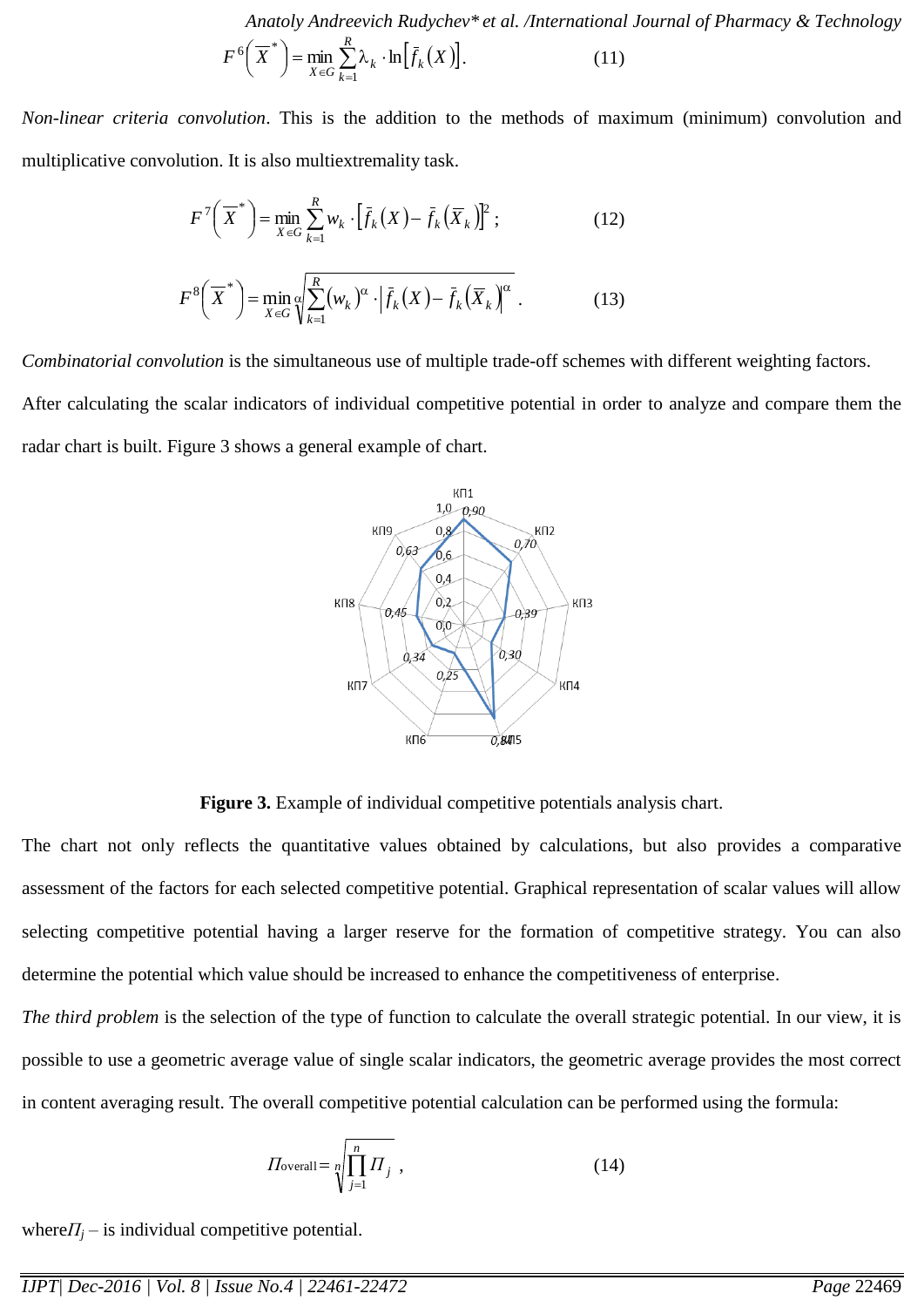*Anatoly Andreevich Rudychev\* et al. /International Journal of Pharmacy & Technology* In order to assess the estimated overall strategic potential, the authors propose to use a scale which determines the development strategy of the competitive potential of the enterprise (Table 3). Subject to the estimated value of the overall competitive potential the enterprise management shall develop a strategy of competitive potential development.

**Table 3.** Scale of assessment of the development strategies of competitive potential.

| Ranges of values<br>$\Pi_{overall}$ | Position<br>ofenterprise | <b>Development Strategy</b>                                                                                                                          |
|-------------------------------------|--------------------------|------------------------------------------------------------------------------------------------------------------------------------------------------|
| $0 \leq \prod_{overall} \leq 0.35$  | Weak                     | Search for internal reserves of development at the<br>expense of favorable external conditions or due to more<br>efficient use of internal resources |
| $0.35 < \Pi_{overall} \leq 0.65$    | Average                  | Identifying of external threats and strengthening of the<br>internal capabilities                                                                    |
| $0.65 \leq I_{overall} \leq 1$      | High                     | Securing of positions occupied on the market                                                                                                         |

|  | Figure 4 shows the scheme of formation of strategy of competitive potential development [4] |  |  |  |  |
|--|---------------------------------------------------------------------------------------------|--|--|--|--|
|  |                                                                                             |  |  |  |  |



**Figure 4.** Scheme of formation of strategy of competitive potential development.

The study of the external environment is necessary to identify trends and circumstances impacting the main activities of the enterprise. Of course, it is necessary to analyze the market segment occupied by the enterprise, competitors' behavior, explore the technological area, and thus if possible identify future threats to the business.

The study of the internal environment will provide the strengths and weaknesses of the enterprise activities. Particular attention should be paid to the enterprise financial resources, staffing, and structure of process engineering and other.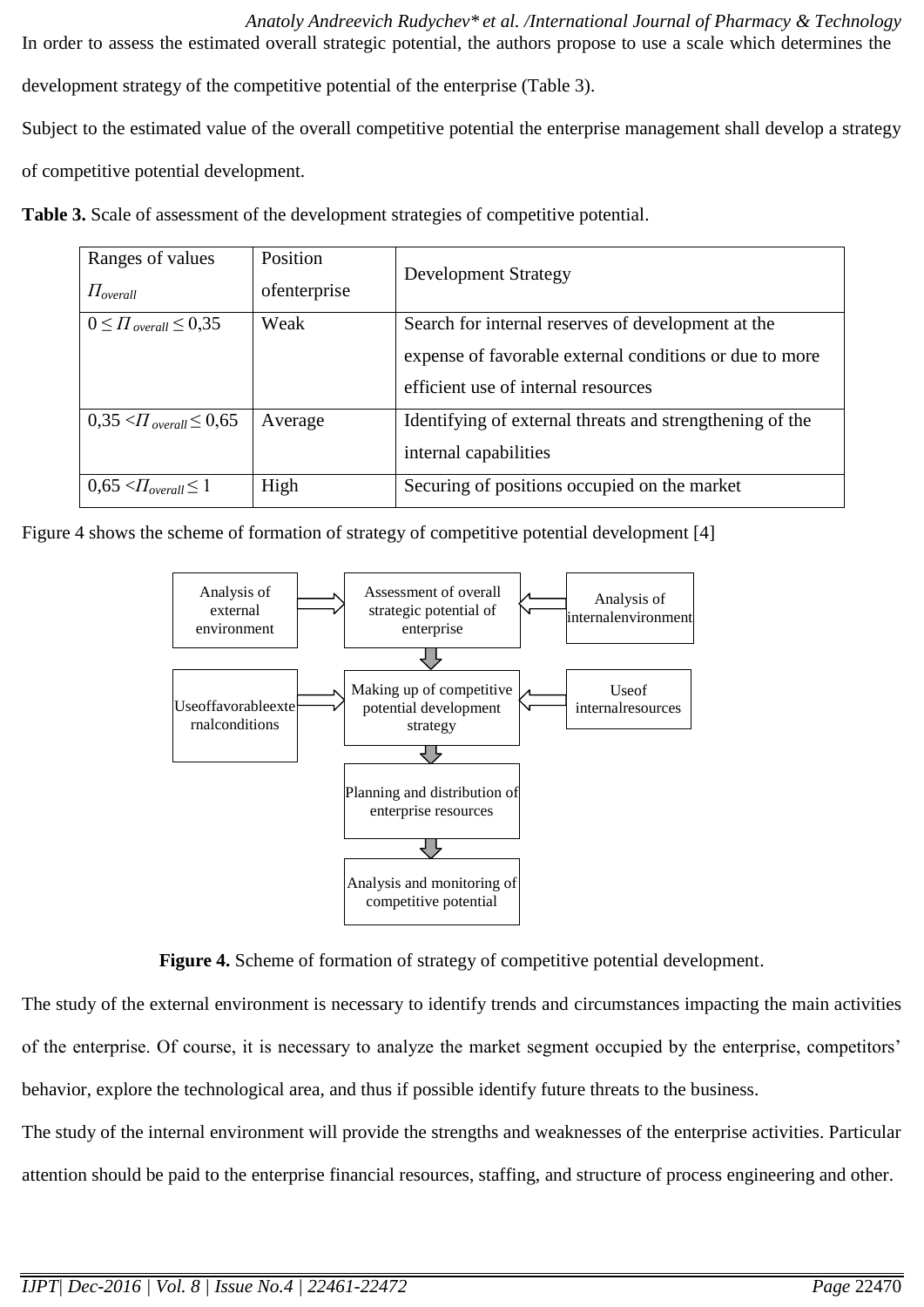## *Anatoly Andreevich Rudychev\* et al. /International Journal of Pharmacy & Technology*

**Conclusion.** Then it is necessary to assess the numerical value of the overall strategic potential, according to the methodology proposed above. Thus, one should perform a comparative analysis on each individual competitive potential both in dynamics and subject to competitors. These results will increase the efficiency of use of existing resources and reserves for future planning. An essential element is the monitoring and analysis of the efficiency of target performance, resource management, as well as provision of the necessary information for further research. **Conclusions.** It should be noted that an adequate assessment of the overall competitive potential, formation of

Assessment of individual competitive potential allows to analyze all aspects of the enterprise activities and identify trends which help to detect future threats, secure position in the market, investigate the technological area.

individual competitive potentials affects all activities of the enterprise.

A reasonable approach to management of all elements of competitiveness management system will allow to elaborate a strategy for development of the enterprise in the long-term period.

**Gratitude.**The article was published as part of the task #1623 to perform public works in the field of scientific activities within the frames of the state task's basic part Ministry of Education and Science of the Russian Federation. **References.**

- 1. Rudychev, A.,S.Gavrilovskaya,E. Nikitina, L. Bugaenkoand and A.Borachuk, 2015. Methodological Approach to Formation ofIndicators of Labor Productivity Growth as a Means of Increasing Competitiveness of Enterprises. AsianSocialScience, 11(19): 22-30.
- 2. Rudychev, A., S. Gavrilovskaya andE. Nikitina, 2013. The main aspects of preparation and development of evaluation model of enterprise competitiveness. Bulletin of Belgorod State Technological University named after V.G. Shukhov, 6: 137-140.
- 3. Tsarev, V., A.Kantarovichand V.Chernysh, 2008.Assessment of the competitiveness of enterprises (organizations). Theory and Methodology: study guide. Moscow: UNITY-DANA.
- 4. Arenkov, I., Ya.SalikhovandM. Gavrilova, 2011.Competitive potential: Model and Development Strategy. Problems of modern economy, pp: 120-125.
- 5. Semchenko, A., 2008.Competitive potential and competitive advantages of the enterprise. Modern competition, 4, pp 30-37.
- 6. Zack,Yu.,2011. Making of multi-criteria decisions. Moscow: Economics.